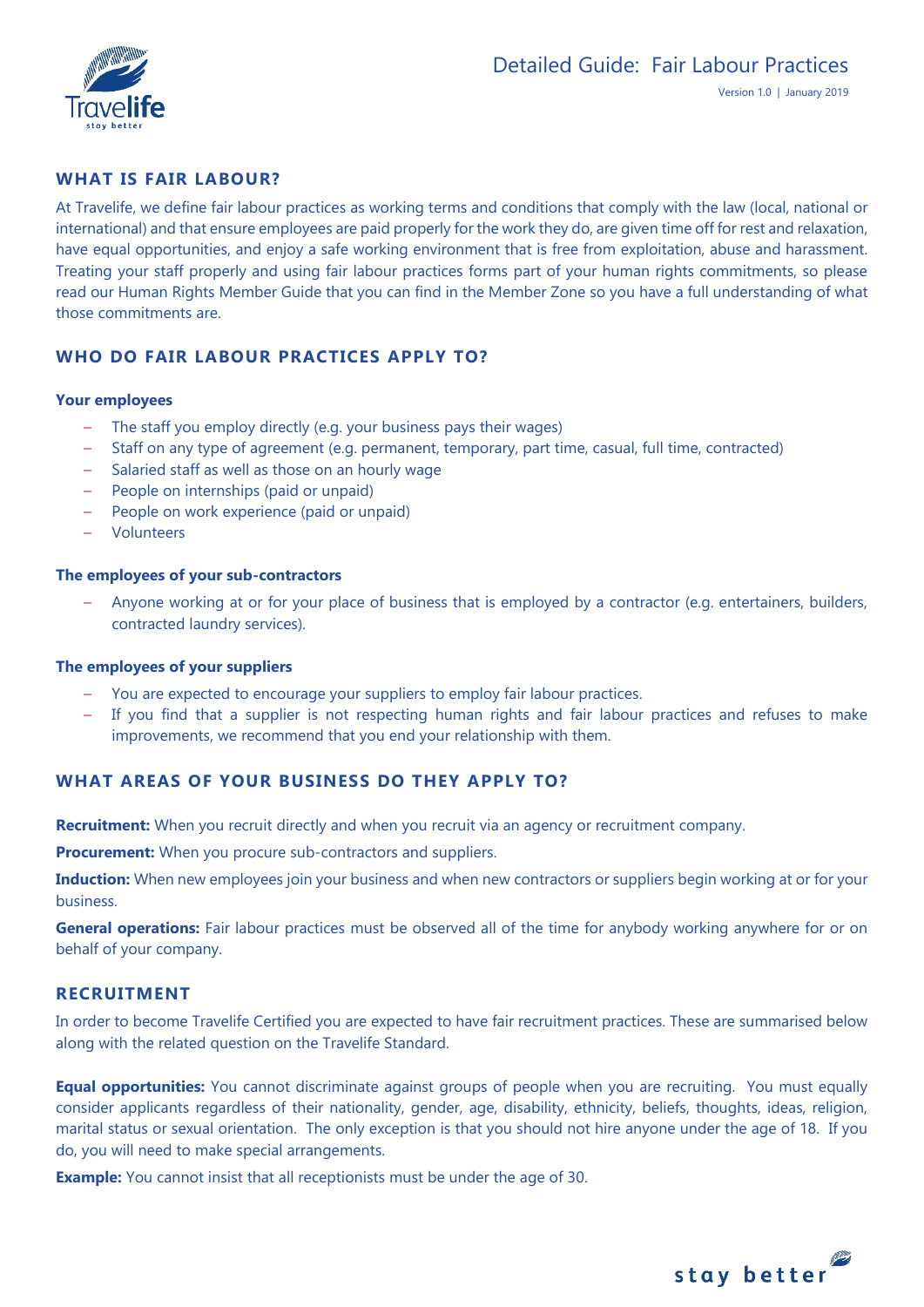**Equal pay, terms and conditions:** You cannot offer different wages and conditions based on nationality, gender, age, disability, ethnicity, beliefs, thoughts, ideas, religion, marital status or sexual orientation. Any differences in pay and other employment conditions should relate to the responsibility of the position and relevant experience.

**Example:** You cannot put staff of one ethnicity in worse accommodation than people of another ethnicity.

**Recruitment fees:** Any recruitment fees must be paid by you. It is not acceptable for any employee to have paid money to **anybody** in order to secure employment with you or a sub-contractor. You must also make reasonable efforts to ensure your suppliers are also paying their own recruitment costs.

**Example:** Some recruitment companies charge fees to employees that they must 'work off' over time. This prevents them from being able to freely leave their employment and is a form of slavery.

**Withholding documents:** It is not acceptable for **anybody** to withhold original documents that belong to an employee or the employee of a sub-contractor as a condition of their employment. You should also make reasonable efforts to ensure that your suppliers are not withholding documents from their employees.

**Example:** Withholding an employee's passport prevents them from freely leaving the country and therefore your place of business. This is a form of slavery.

**Withholding property:** It is not acceptable for **anybody** to withhold an employee's personal property as a condition of their employment. You should also make reasonable efforts to ensure that your suppliers are not withholding personal property from their employees. If you provide a safe and secure place for an employee to store their property whilst they are at work (e.g. a locked cupboard for valuables, keys, wallets), then they must store this voluntarily and always have immediate and easy access to their items.

**Example:** Withholding an employee's property prevents them from freely leaving your place of business and this is a form of slavery.

# During your audit you may be required to show evidence that you are complying with all of the recruitment practices detailed above. It is up to your auditor to decide how they will find that evidence but you can prepare by ensuring you can easily find all of the following documentation:

- ✓ Evidence that you do not withhold documents, fees or property
- $\checkmark$  Evidence that you are not discriminating when you recruit staff
- $\checkmark$  A document containing all the labour laws you must comply with

# **SALARY AND WAGES**

**Travelife Tip**

In order to become Travelife Certified you must pay a wage that is equal to or above the legal minimum wage. In many destinations this is very easy to comply with as the laws are clear and the government insists on a minimum wage that is in line with the current cost of living. However, the issue is more difficult for countries that do not have a legal minimum or when the minimum is extremely low. Regardless of what the laws are in your destination, we strongly encourage all of our Members to pay wages that allow their employees to enjoy a good standard of living.

#### **Minimum wage**

This is an hourly rate that is set by a government (local or national) and employers cannot pay anyone below that hourly rate. Travelife Certified properties are expected to know what this wage is and to demonstrate that they comply with the law. All countries that are members of the ILO (International Labour Organisation) are required by law to have a minimum wage. If your country does not have a legal minimum wage then we recommend that you pay a living wage.

#### **Living wage**

In some countries the legal minimum wage is very low and has not kept pace with increasing living costs. For example, in the United States there are some full-time workers on the minimum wage who still need to collect government welfare in order to provide necessities for their family because the minimum wage is so far below the current cost of housing, food and healthcare. A living wage addresses this by being more closely aligned with the current cost of living. We recommend that Travelife Members take this into consideration.

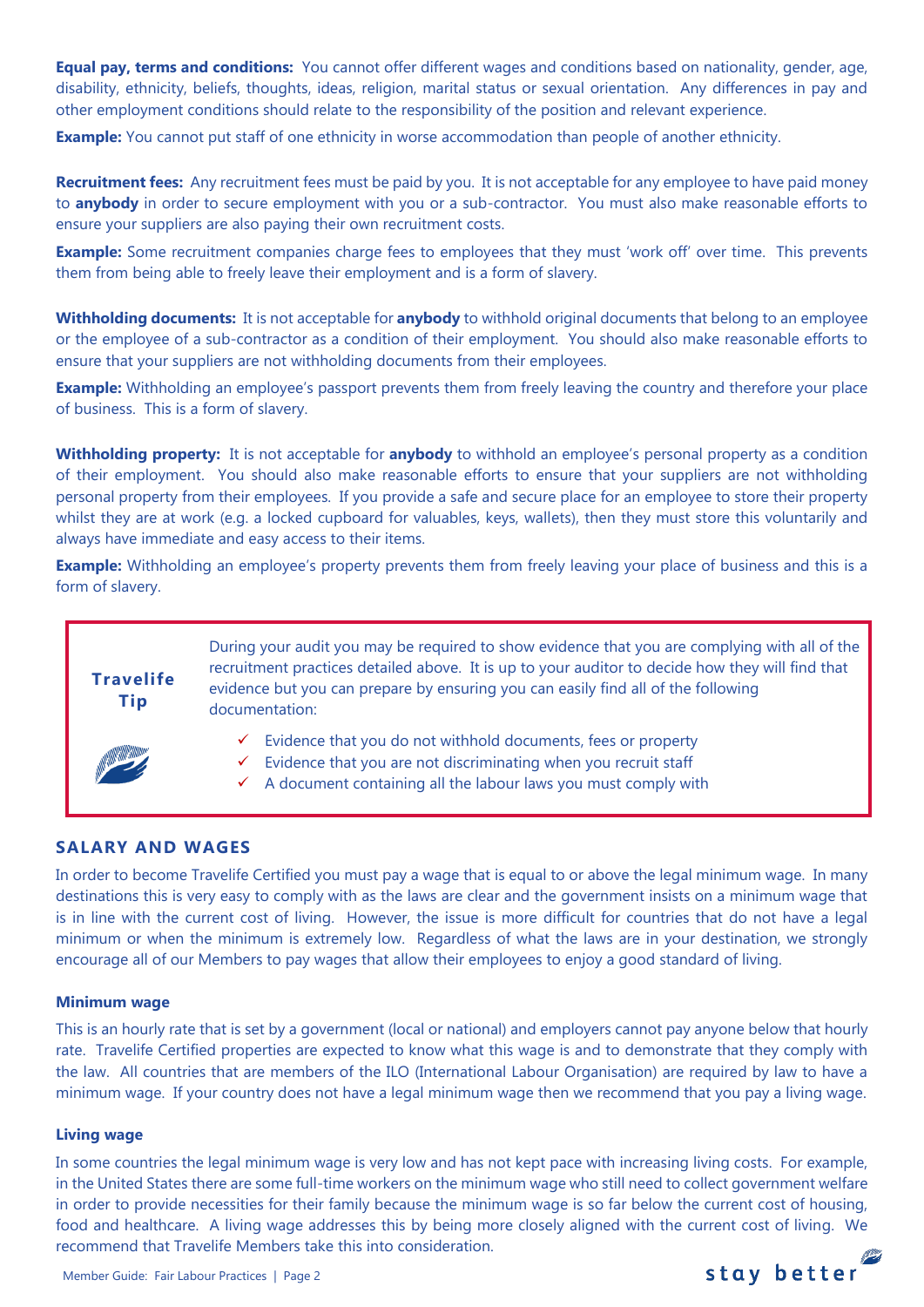

**Example** The adult minimum wage in the UK is currently £7.83 per hour and the living wage is £8.75 per **Example** hour. The living wage is calculated every year by a non-profit organisation and is based on things like inflation. All employers must pay the minimum wage but almost 5,000 companies in the UK voluntarily pay the living wage so that they do a better job of attracting and retaining staff. The living wage in London is £10.20 per hour because the cost of living there is significantly higher than in other parts of the UK.

# **Overtime pay**

This should be paid in accordance with the laws in your destination. If the law allows you to offer employees time off in lieu of wages for any extra time that they work, then it is important that you accurately record this and can demonstrate that you are giving time off for all overtime worked.

#### **Records**

Travelife requires Certified Members to keep records of the wages paid to their employees for at least 12 months. In addition to copies of payslips, these must include all of the following for every employee and are normally recorded on a payroll summary or request sheet:

- Employee name
- Their hours worked
- Their hourly/salary rate
- Any overtime worked and any overtime paid or hours given back in lieu of overtime pay

**Employee departures:** Regardless of whether an employee leaves voluntarily or has their employment terminated by your business, you must pay them for any hours they have worked up until their departure. You must also allow them to collect their personal belongings before they leave and if that is not possible, you must have them delivered to them within seven days of their departure.

# **HOURS**

#### **Legal requirements**

Most destinations will have legal requirements about working hours and time off. Some businesses will also have to comply with regulations from organisations like trade unions or industry regulators. You are expected to comply with whichever applies to your business.

#### **Destinations without requirements**

If your destination does not have any laws or industry regulations to comply with, then Travelife will expect you to comply with the **Ethical Trading Initiative Base Code**. This means that you will need to demonstrate all of the following:

- Normal working hours (excluding overtime) must not exceed 48 hours in a seven-day period.
- The total hours worked (including overtime) must not exceed 60 hours in a seven-day period.
- At least one day off is given in a seven-day period.

#### **Travelife requirements**

You will need to demonstrate all of the following:

- The hours your employees work are in line with the laws and regulations that apply to your business.
- That any overtime worked is in line with the laws and regulations that apply to your business.
- That you are observing laws and regulations regarding breaks and time off.
- That you have a system that records the hours your employees work and that you are monitoring this to ensure you are always compliant with laws and regulations.
- That every employee understands and freely accepts their working hours before they begin employment with you.

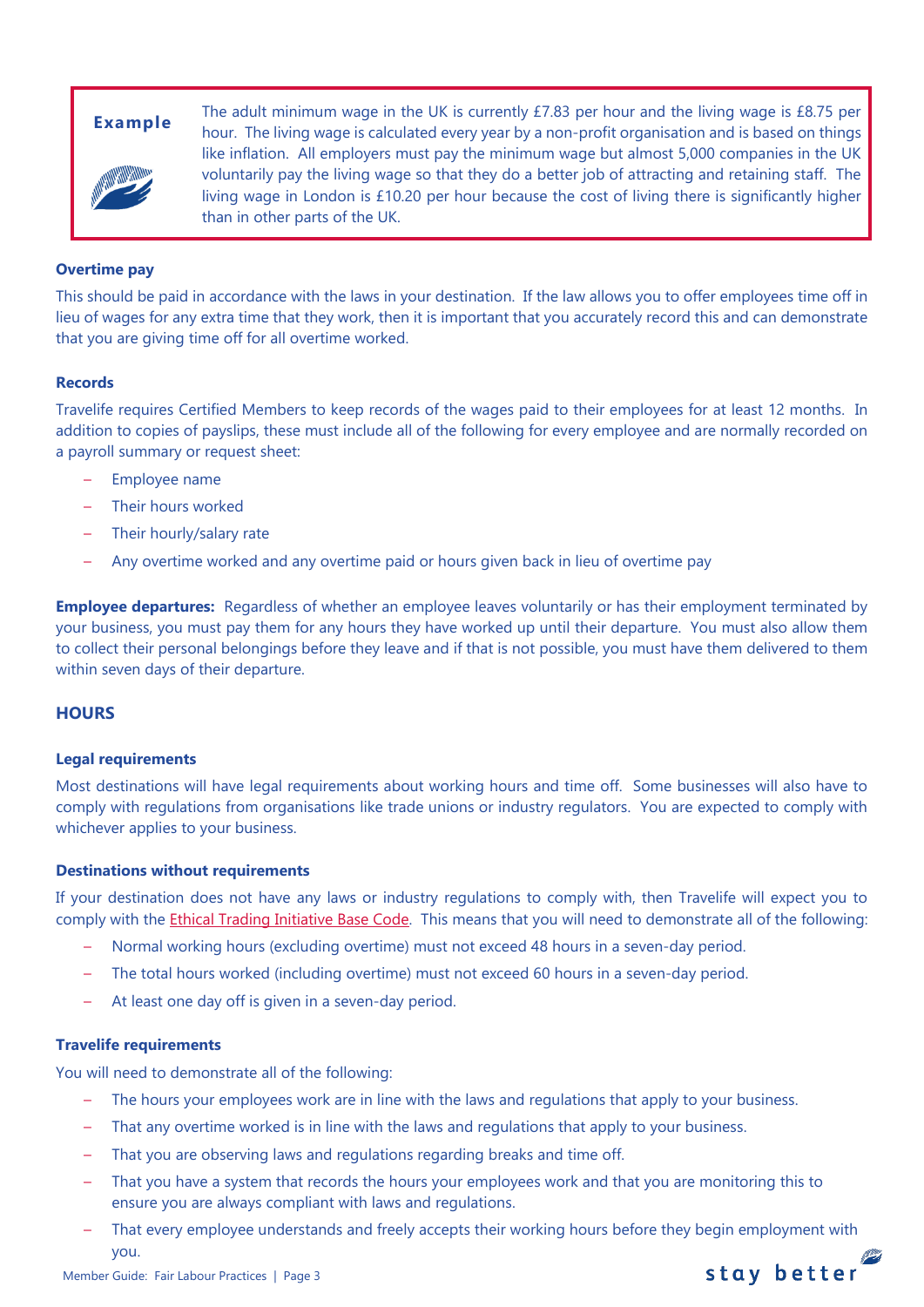# **DISCIPLINARY PROCEDURES**

Travelife Certified properties must have written disciplinary procedures in place that all employees understand and have access to. The purpose of a formal disciplinary procedure is to protect both your business and your staff. Your disciplinary procedure should clearly state all of the following:

## **The contents of your disciplinary procedure**

- What behaviours and actions are unacceptable (misconduct)
- What level of seriousness is given to each behaviour and action (minor misconduct or serious misconduct)
- What the consequences are for minor misconduct and serious misconduct
- How the consequences will be enforced
- How the employee will be given an opportunity to defend and explain themselves
- How the employee can be represented (union representative, lawyer etc.)
- How everything will be recorded
- How the employee can appeal the decision

# **Examples of minor misconduct**

Not following company policies and procedures | Disruptive behaviour | Unauthorised absence | Repeatedly being late

# **Examples of serious misconduct**

Theft | Under the influence of alcohol or drugs when on duty | Sexual harassment or abuse

#### **Consequences**

It is up to you to decide how the procedure will work and what the consequences will be for misconduct. The important thing is that whatever you decide is clearly written down and communicated to employees in a language they understand. However, you must ensure that you comply with all of the following:

- You treat minor offences with less severity than major offences.
- You do not include any type of physical punishment.
- You do not verbally abuse or insult the employee.
- You do not use punishment that includes things like withholding wages, food, accommodation or confiscating personal property.

#### **The process**

Your procedure should outline the process so that you and your staff clearly understand what will happen when misconduct takes place. It is up to you how the process works but it must be clearly written down and communicated to all employees in a language they understand, and it must include an opportunity for the employee to defend themselves. If they will be given a formal warning, you must give them the opportunity to have a representative present. It must include information about how the employee can appeal the decision.

| <b>Best</b><br><b>Practice</b> | At Travelife, we follow the ACAS (the UK Advisory, Conciliation and Arbitration Service) Code of<br>Practice if we need to assess the effectiveness of a disciplinary procedure. You can click here to visit<br>their website and here is a summary of the process they recommend for misconduct: |
|--------------------------------|---------------------------------------------------------------------------------------------------------------------------------------------------------------------------------------------------------------------------------------------------------------------------------------------------|
|                                | Establish the facts and inform the employee of the problem as soon as possible                                                                                                                                                                                                                    |
|                                | Hold a meeting with the employee to discuss the problem                                                                                                                                                                                                                                           |
|                                | Allow the employee to be accompanied at the meeting<br>3.                                                                                                                                                                                                                                         |
|                                | Give the employee an opportunity to defend themselves and/or explain their actions<br>4.                                                                                                                                                                                                          |
|                                | Decide on appropriate action and inform the employee<br>5.                                                                                                                                                                                                                                        |
|                                | Provide employees with an opportunity to appeal<br>6.                                                                                                                                                                                                                                             |
|                                | Ensure any trade union requirements, laws or other regulations have been taken into account                                                                                                                                                                                                       |
|                                |                                                                                                                                                                                                                                                                                                   |

# stay better  $\mathscr{Z}$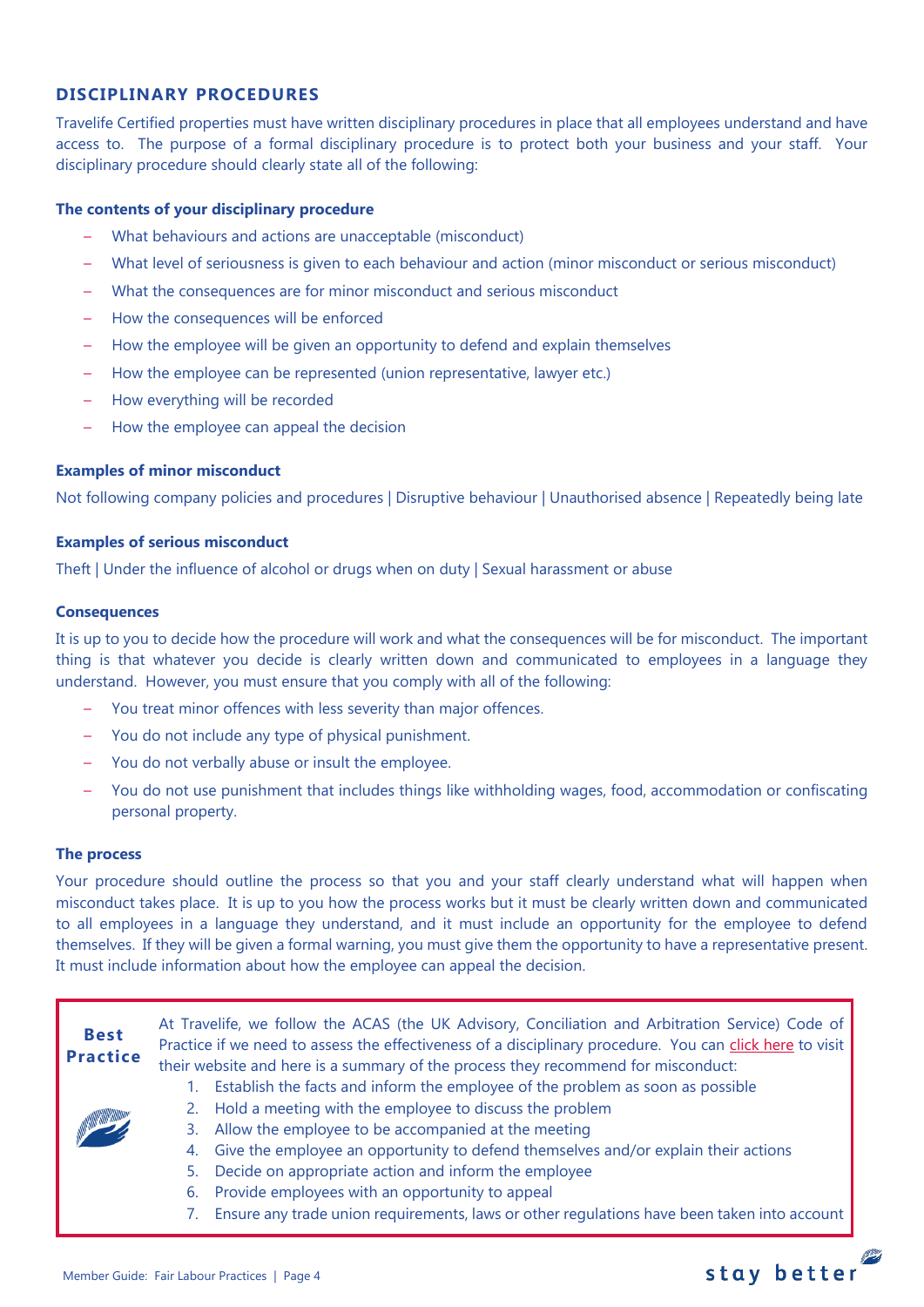#### **Communicating your disciplinary procedure**

You might decide to have the procedure as part of your employment terms and conditions that employees sign when they join or as part of a staff handbook. You may even simply explain the procedure to staff verbally when they join and then remind them of it a few times a year during a meeting. In addition, you should display a copy of the procedure in staff areas so that employees can always have access to it.

Travelife will expect you to demonstrate that all of your employees fully understood the disciplinary procedure when they joined the company, are reminded of it and can access it whenever they wish. Here are some ideas for how to ensure all staff understand the procedure and are regularly reminded of it:

- Include it in your terms and conditions of employment or staff handbook that they sign when they join.
- Post it on the wall of a staff break room or on your company intranet.
- Ensure it is discussed at team or department meetings at least once a year.

# **APPROACHING SENIOR MANAGEMENT AND STAFF ASSOCIATIONS**

Travelife Certified properties must have processes in place that allow employees to discuss their employment with each other and to approach management with issues without fearing there will be any kind of retaliation against them. In order to comply you will be expected to demonstrate that you:

- 1. Explain to new staff how they can approach senior management to discuss any employment issues.
- 2. Allow staff to join a trade union if one exists.
- 3. Allow staff to form an association (such as a committee) with an elected representative to discuss matters relating to their employment during paid working hours.
- 4. Have a grievance procedure that explains to staff the process that will be followed if they have concerns and complaints.

Here are some guidelines about how to demonstrate that you are complying with these parts of the Travelife Standard.

#### **Approaching senior management**

This can be done verbally or in writing, however you will need to be able to show that new staff have been told how to approach senior management to discuss employment issues. You could do this in one or more of the following ways:

- Include it in your staff handbook.
- Include it as part of the training schedule for new staff or on the agenda for inductions.

#### **Freedom to join a union**

Some destinations have laws or industry regulations that either prevent or force staff to join a trade union so you need to be familiar with the laws and regulations that apply to your business. If your staff are able to join a union voluntarily, then you need to be able to show that there is no retaliation against them for doing so and that union representatives have access to your business to carry out their duties. You can show this in one or more of the following ways:

- Include a policy about trade unions in your staff handbook.
- Allow unions to put information in your staff areas or on a company intranet.
- Keep records of when union representatives visit your business.
- Invite union representatives to talk at staff meetings once or twice a year.

#### **Freedom to form an association or committee**

You must allow staff to form groups with an elected representative that can discuss employment issues with each other then take them to management if they wish. You should make reasonable arrangements for these associations to meet during work hours and management should not attend these meetings unless invited. You must not retaliate against staff for belonging to these associations. You can show you have done this in one or more of the following ways:

stay better

– Include a policy about staff committees in your staff handbook.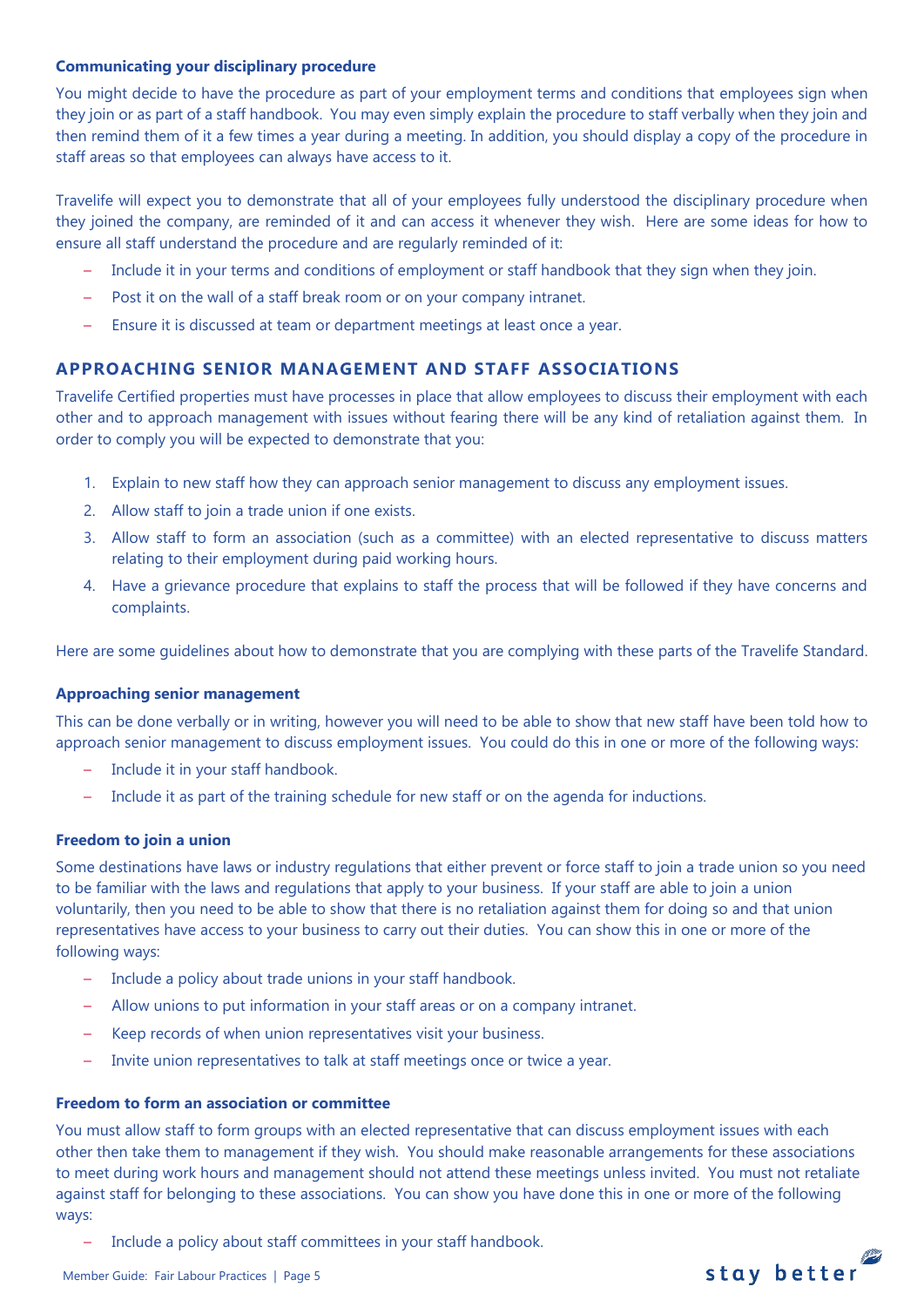- Keep records of the time and location of meetings.
- Keep records of any issues that were brought to management and what action was taken.

# **GRIEVANCE PROCEDURE**

Staff must have a way of addressing concerns and raising a complaint about how something or someone is affecting them in the workplace. This must be in writing and communicated to them when they first join the company. The procedure must be accessible to them at all times in the languages they understand. Grievances are normally personal and are often sensitive. Here are some examples:

- Discrimination (pay, promotion, hours, workload)
- Sexual harassment or abuse
- Other types of harassment or abuse
- Working conditions
- Disagreement between an employee and a manager or another member of staff

#### **The contents of a grievance procedure**

It is up to you to decide how your procedure will work but you must ensure that the process is confidential, that the employee can go to another manager with a problem they are having with their immediate supervisor and there will not be retaliation against the employee for raising a grievance. Here is an example of the main points your procedure should include:

- Who the employee should first approach with their grievance.
- That the employee should raise the issue promptly and be able to explain all of the facts.
- The employee and the manager they approach should first try to resolve the issue informally.
- If that is not possible, the employee should raise a formal complaint in writing and address it to a manager who is not the subject of the complaint.
- The employer should arrange a formal meeting as soon as possible and carry out an investigation of the grievance to establish all of the facts.
- That the employee can be accompanied at a formal meeting.
- How the employee can appeal a decision made about what action will be taken.
- That discussions will be kept confidential.

#### **Communicating your grievance procedure**

You should communicate your procedure in the following ways:

- Include it in your employment terms and conditions and/or the staff handbook or include it in your induction training process.
- Post it on a company intranet if all your employees have access to it and you provide tablets/computers for them to use and/or in a staff area such as a break room.

# **DISCRIMINATION**

Travelife Certified properties must have processes in place that show they are not discriminating against any group of employees for any reason. Here are some ways that you can put that into practice:

#### **Human rights and labour policy**

As part of your Travelife Certification, you will need to have a labour and human rights policy. It will include a statement that commits your business to respecting and upholding labour and human rights along with examples of things you will do to prevent discrimination. By communicating this policy to your staff, guests and suppliers, you are already helping to prevent discrimination by showing that you are committed to the issue and take it seriously.

#### **Internal sustainability report**

By including labour and human rights in your regular internal sustainability report, you can ensure that you are regularly monitoring how well you are meeting the commitments you outlined in your stay better

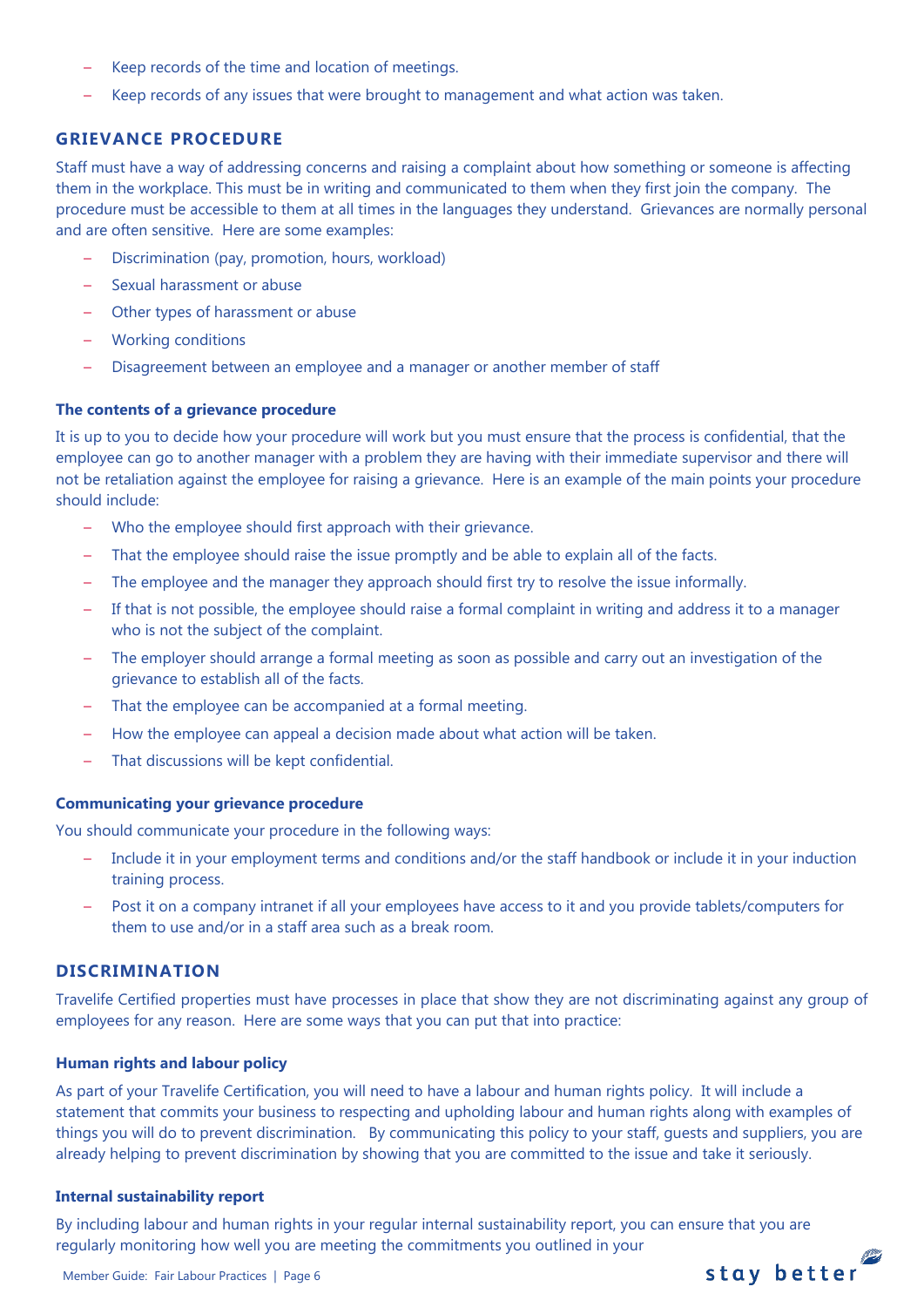human rights and labour policy, you can be sure that you stay on top of these issues and that senior management are always involved.

## **External sustainability report**

By including labour and human rights in your regular external sustainability report, you can ensure that your staff, guests and suppliers see that you are committed to the issue and take it seriously.

#### **Disciplinary procedure**

Your disciplinary procedure should include discrimination as serious misconduct and you should follow through by taking complaints about discrimination seriously and taking prompt, appropriate action.

## **Staff training**

We recommend that all staff (including management) undergo regular training about how to prevent and end discrimination. You should keep records that show the content of this training, dates and who attended. Alternatively, you may find that there is a good online training video in your language. If so, you should ensure that staff view this at least once per year.

> All over the world discrimination happens unconsciously due to social and cultural norms. Answer yes or no to the questions below to check how well your business is doing.

- 1. Are there any females in senior management positions?
- 2. Are there any people from another minority group in senior management positions?
- 3. Do you have any local residents in senior management positions?
- 4. Are your female staff being paid the same as male staff doing the same role?
- 5. Are staff of foreign nationalities being paid the same as nationals doing the same role?
- 6. Do you decide which standard of staff accommodation employees get **only** based on their level of responsibility?

If you answered no to any of these questions then you may have an issue. These are indicators that discrimination might be embedded in your company culture and we recommend that senior management have discussions about how to improve.

# **CHILDREN**

**Self Check**

It is recommended that you do not hire anyone under the age of 18 to carry out work that is normally done by adults. If you do then you will need to comply with all of the following:

#### **Records**

You will need to keep a log of all employees under the age of 18 except those on temporary internships or work experience placements that are part of their formal education. The log must include all of the following:

- Their name and date of birth
- A record of all the hours they work
- Details of any special working conditions that are in place to accommodate for their age

#### **National laws and regulations**

Most countries have laws or industry regulations about employing children. You should ensure you know what these are and can demonstrate that you are complying with them.

#### **The UN Convention on the Rights of the Child**

Travelife expects all Certified Members that employ children to understand and comply with this. We have provided a separate guide that you can find in the Member Zone.

#### **ILO Conventions 132/182**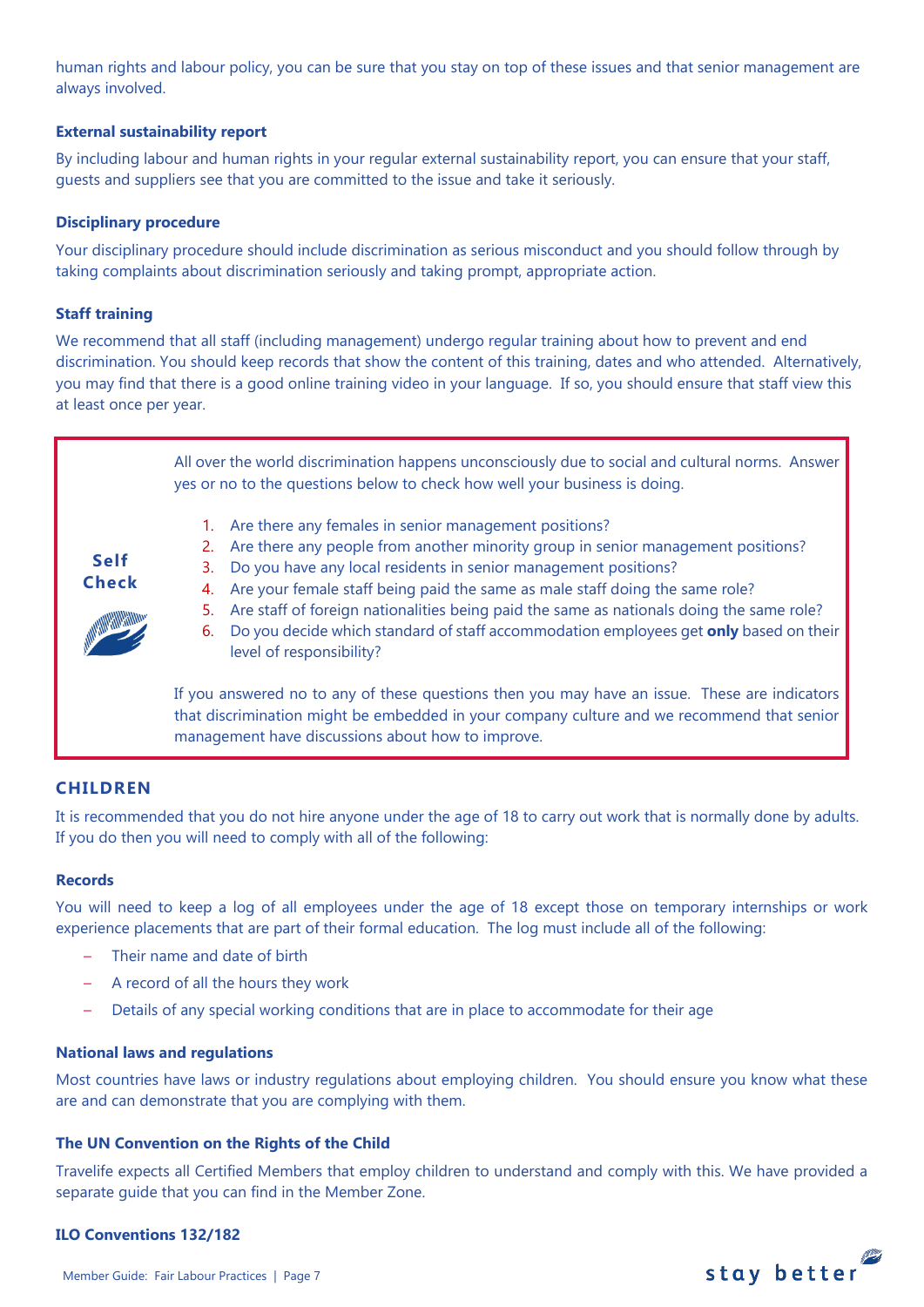The International Labour Organisation (ILO) has several regulations relating to the employment of minors that Travelife Certified Members are expected to understand and comply with if they employ children.

# **WRITTEN TERMS AND CONDITIONS OF EMPLOYMENT**

Travelife Certified properties must have a document that details the terms and conditions of their employment that each staff member has an opportunity to read and fully understand before they sign it and agree to being employed by you. This could be a formal contract, a letter or a terms and conditions document.

#### **Contents of your employment terms and conditions**

The minimum inclusions are:

- Wages/salary
- Normal working hours
- Overtime (maximum hours, rates of pay and/or time off in lieu of pay)
- Days off per week
- Leave/vacation entitlement
- Any other legal requirements in your country

#### **Employee handbook or policy**

Whilst this is not a Travelife requirement, it is good practice to have a separate staff handbook that outlines the policies and procedures that apply to all staff, whereas the employment terms and conditions can be unique to each staff member. Some companies combine both into one document and what you decide to do is up to you. Here are some common things you might include in a staff handbook. We have marked the ones that are minimum requirements of the Travelife Standard in bold and by including them in a staff handbook or your employment terms and conditions, you will have met part of the standard relating to communicating these to your staff:

- Benefits (pension, childcare, medical insurance)
- Bonuses and incentives
- **Disciplinary procedures**
- **Grievance procedures**
- Uniforms
- Code of conduct
- Training and development
- **Your human rights, labour and sustainability policies**
- **Union membership**
- **Staff associations**
- Meals and accommodation
- Transportation, parking

#### **Communicating terms and conditions to staff**

You are required to do all of the following:

- Provide all staff with a copy of the terms and conditions of their employment.
- Ensure it is in a language they can understand or verify that someone has read it to them in a language they understand.
- Give them time to read and understand the terms.
- Ensure they sign it.
- Provide them with a signed copy.